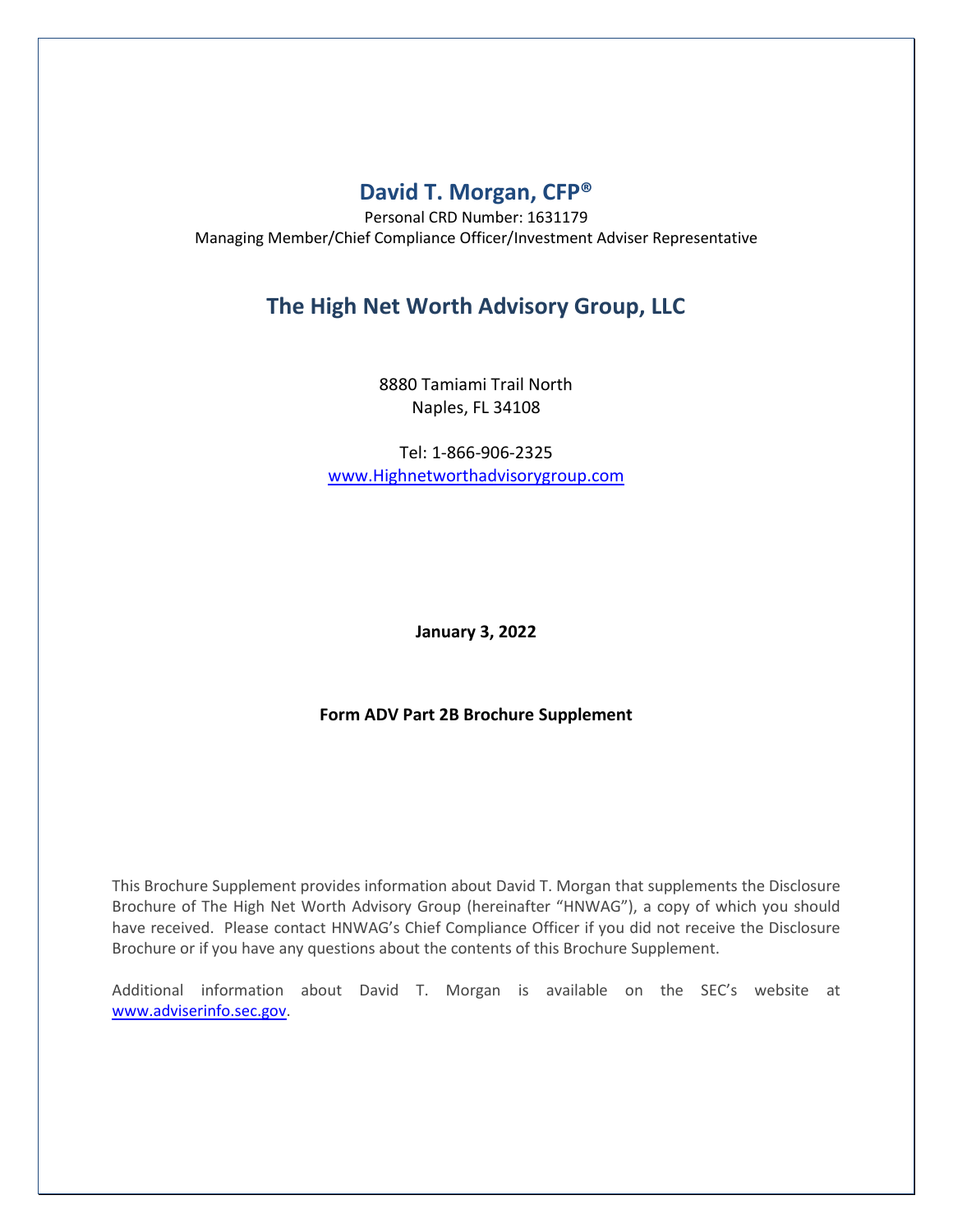The High Net Worth Advisory Group, LLC Form ADV Part 2B Brochure Supplement Page 2

#### **Educational Background and Business Experience - Item 2**

#### **David T. Morgan, CFP®**

Year of Birth: 1963

*Formal Education After High School:*

▪ Rollins College, B.S., Economics with a minor in Business Administration, 1985

*Business Background for the Previous Five Years*:

- The High Net Worth Advisory Group, LLC, Managing Member/CCO/Investment Adviser Representative, 07/2020 to Present
- Raymond James & Associates, Inc., Registered Representative, 09/1997 to 10/2020

#### *Professional Designations:*

#### **Certified Financial Planner (CFP®)**

The CERTIFIED FINANCIAL PLANNER™, CFP® and federally registered CFP (with flame design) marks (collectively, the "CFP® marks") are professional certification marks granted in the United States by Certified Financial Planner Board of Standards, Inc. ("CFP Board").The CFP® certification is a voluntary certification; no federal or state law or regulation requires financial planners to hold CFP® certification. It is recognized in the United States and a number of other countries for its (1) high standard of professional education; (2) stringent code of conduct and standards of practice; and (3) ethical requirements that govern professional engagements with clients. To attain the right to use the CFP® marks, an individual must satisfactorily fulfill the following requirements: a) complete an advanced college-level course of study addressing the financial planning subject areas including insurance planning and risk management, employee benefits planning, investment planning, income tax planning, retirement planning, and estate planning; b) pass the comprehensive CFP® Certification Examination (10 hours over a two-day period); c) complete at least three years of full-time financial planning related experience (or the equivalent, measured as 2,000 hours per year); d) agree to be bound by CFP Board's Standards of Professional Conduct; e) complete 30 hours of continuing education hours every two years; and f) renew an agreement to be bound by the Standards of Professional Conduct.

#### **Disciplinary Information - Item 3**

Registered investment advisers are required to disclose all material facts regarding any legal or disciplinary events that would be material to your evaluation of Mr. Morgan and HNWAG. Mr. Morgan has no history of reportable legal or disciplinary events.

### **Other Business Activities - Item 4**

Mr. Morgan is a licensed insurance agent and may recommend insurance products offered by various insurance carriers. Please be advised that there is a conflict of interest in that there is an economic incentive to recommend insurance carriers and other investment products offered through such insurance carriers. The firm addresses the conflict by disclosing the conflict to the client and makes recommendations that are in the best interest of the client. Please also be advised that Mr. Morgan strives to put his clients' interest first and foremost, and clients are not obligated to purchase insurance products through Mr. Morgan.

It is anticipated that Mr. Morgan spends less than 5% of his professional time on this outside business activity.